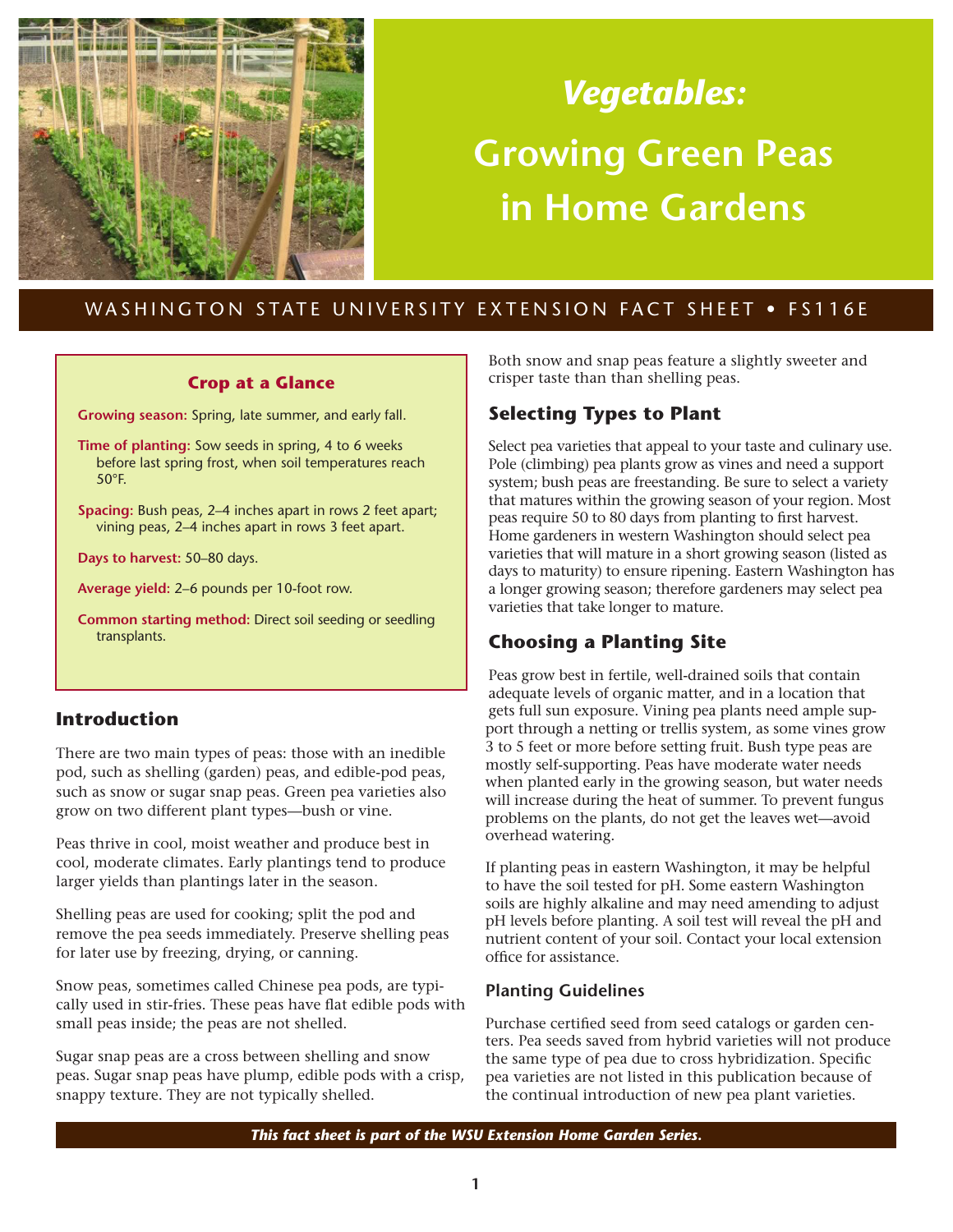Peas are a cool-season crop and should be sown directly into the ground when the soil temperature is at least 50°F, and the soil is dry enough to work without it sticking to garden tools. For bush varieties, sow seeds about one inch deep and two inches apart, in rows spaced 18 to 24 inches apart. Vining peas need the support of a trellis or pole system. Plant 6 to 8 seeds around the base of a circular ("teepee") trellis system, or space seeds 1 inch apart and 1 inch deep along a straight line trellis, with rows spaced 3 feet apart.

Home gardeners may start plants in the home or greenhouse 10 days to 2 weeks prior to transplanting seedlings into the garden. Ideally, transplanting should occur after the threat of killing spring frosts have passed.

A successful harvest will yield approximately 2 to 6 pounds of peas per 10 foot row. Gardeners should plant 30 plants per person for an adequate yield.

Gardeners who have never grown peas may want to mix a pea inoculant (a Rhizobia bacteria mixture) into the soil. Peas are in the legume family, and with the aid of soilborne bacteria, they can take nitrogen gas from the air and turn it into a plant-usable form. This process, called nitrogen-fixation, happens in little root nodules. After harvesting, the pea vines can be composted, but many roots are left in the soil. As the roots decay they provide nitrogen for the next crop.

## **Plant Maintenance**

The first few weeks after planting are the most critical to the survival and productivity of the pea plant. If seeds fail to germinate or germinate unevenly, a gardener should investigate the reasons: seeds planted too deep, cold soil, old seed, pest-damaged seed, and the like. Gardeners need to observe their plants periodically (2 to 3 times a week) for signs of disease, insects, or garden pests. Check the moisture level of the soil near the root zone of the pea plants; it should be moist and pliable, not dry and crumbly, or wet and soggy. Signs of low soil fertility are stunted plants with pale leaves, or vigorous plants that fail to bloom or set fruit.

Another key period for maintenance is flower bloom. For peas, the flowers are self-pollinating (meaning that they contain male and female parts) on the same plant. These flowers are dependent on honeybees, other bees, and insects to transfer the pollen from the anthers to the tip of the stigma (female part) to create a pea pod. Take precautions to minimize pesticide use during flower bloom and encourage bee and insect visitation.

# **Pest Management**

*Diseases.* Plant diseases can affect pea yield in the home garden. Diseases can be reduced by 1) planting certified disease-free seed, 2) planting peas in well-drained soil, 3) avoiding overhead watering and keeping water from splashing on pea vines and foliage, 4) avoiding plant overcrowding by weeding and properly thinning plants and, 5) cleaning up plant debris and removing any plants that

are diseased or dying. (Do not compost those!) Investigate the reasons why any plants are weak and why they failed to grow. Follow the steps listed above to prevent plant diseases.

*Insects.* Insect pest problems are few and rarely affect pea quality when proper crop rotation is used in home gardens. Healthy pea vines tolerate pest damage, while stressed (often water stressed) vines may attract insect pests. By checking vines regularly for evidence of insects or signs of damage (leaf discoloration, insect feeding damage on leaves, vine tip dieback, or surface marking on pods), gardeners may anticipate problems and control pests before they jeopardize plant health or fruit quality. Learn to recognize the beneficial insects, especially insect predators, and encourage their presence in your home landscape. Contact the local WSU Master Gardener program in your county to assist in identifying pests and beneficial insects.

## **Common Problems**

The table below illustrates and describes a few of the most common disease and insect pest problems for green peas.

#### **Powdery mildew**

*Photo: Michelle Grabowski, University of Minnesota*



**Symptoms: Powdery mildew** is a fungal disease that attacks the leaves, pods, and stems.

Leaves and stems develop discolored spots. The spots later show characteristic white mats of powdery fungal growth, which give a bluish cast to the foliage.

**Corrective Action:** Clean up plant debris in the garden. Destroy or discard (do not compost) diseased materials. Plant peas in early spring. Spring crops seldom show serious damage. Do not replant peas in the same location more often than every third year. Plant mildew-resistant varieties.

#### **Root rot**

*Photo: Michelle Grabowski, University of Minnesota*

**Symptoms:** Several fungal root rots can affect peas.

Typical symptoms of root rots

are stunting, yellowing, and dieback of above-ground portions of the plant. Root systems of affected plants are smaller than normal.

**Corrective Action:** Plant in well-drained soil. Raised beds or organic matter added to soil will help improve drainage. Remove and discard diseased plants, including their root systems. Do not compost. Rotate crops. Do not plant peas in the same location more frequently than every third year.

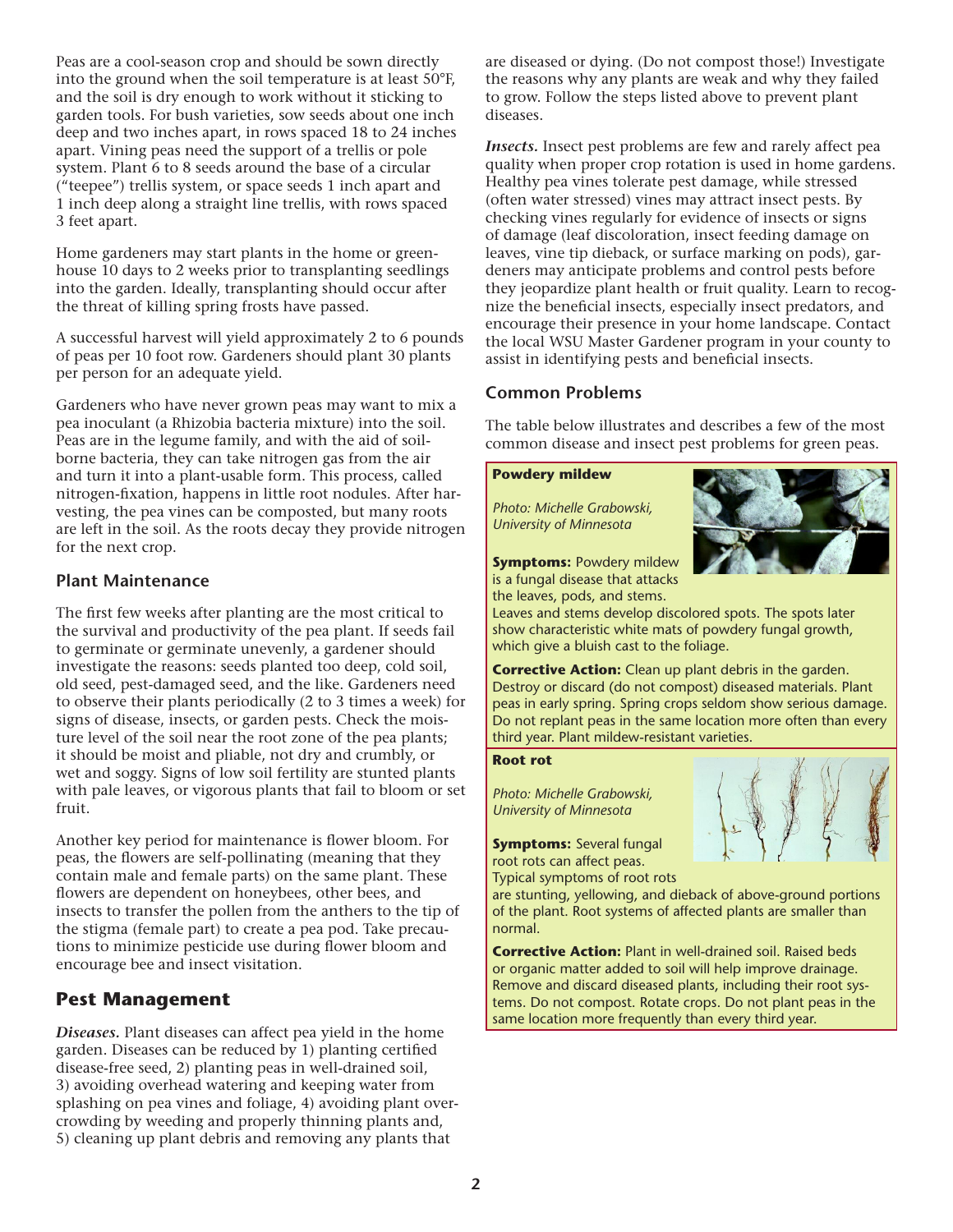#### **Root rot/damping off**

*Photo: Michelle Grabowski, University of Minnesota*

**Symptoms:** Soil-borne fungi cause seed rot and dampingoff of pea seedlings. Infected

seeds decay without germinating or emerged seedlings wilt and topple over.

**Corrective Action:** Plant in well-drained soils. Do not over-water. Do not plant in soil infested with damping-off fungi. Mulch to help raise soil temperature. Plant seeds at suggested depth to encourage quick seedling emergence and growth.

#### **Pea leaf weevil**

*Photo: H. Goulet, AAFC, Ottawa*



**Symptoms:** The pea leaf weevil is a small, brownish-gray

beetle about 1/5 inch long. Adults are marked with lighter longitudinal lines on the back.

**Corrective Action:** Do not plant peas near clover, vetch, or alfalfa patches. Handpick any adults found on young plants. Older plants are seldom seriously damaged. Provide proper conditions to maintain vigorously growing plants. Healthy plants can usually outgrow damage. There are insecticides labeled for use in peas to control these weevils. For a list of products available for home garden pests, consult the WSU Hortsense at [http://pep.wsu.edu/hortsense.](http://pep.wsu.edu/hortsense)

#### **Slugs**

*Photo: R. Rosetta, OSU*

**Symptoms:** Slugs are especially common garden pests in western Washington.



Foliage of older plants is raggedly chewed, while younger plants may be totally consumed. Slugs leave behind a slime trail, which appears silvery when it dries. Slugs typically feed at night during cool, moist weather.

**Corrective Action:** Handpick and kill slugs by placing them in a container and discarding. Use baits, chemical or of natural products, with caution, as pets can be poisoned. Iron phosphate-based baits are safer for pets.

## **Harvest and Storage**

Green peas are ready for harvest 50 to 80 days after planting. Depending on their use, peas should be harvested based on their size. Harvest sugar or snow peas for their edible pod just as the seeds start to form. For tender and sweet shelling peas, harvest when the pods are well developed but not bulging. If picked later, shelling peas become starchy and are not as sweet. Do not allow pods to reach the yellowish stage as they become bitter and yields are reduced.

Harvest by removing the pods from the pea vines 1/4 inch above the fruit. Do not trample the vines any more than necessary while harvesting the crop to keep the plants

healthy and producing. Frequent picking of green peas is essential for optimum quality and continued production. Delayed harvests results in reduced quality products and less productive plants.

After the final harvest, be sure to remove and destroy the left over plant debris. Alternatively, turning the remaining healthy plant material under the soil in the fall can help replenish nutrients and contribute to the organic matter content of the soil.

## **End Uses**

*Snow or sugar snap peas.* Choose young pods with tender skin. Wash and cut or snap as desired for segments, or eat pod and seeds whole in salads, soups, or side dishes, or preserve them for future use.

*Green shelling peas.* Choose pods that are well filled, yet not bulging. Remove peas from their pods and cook as desired.

### **Further Reading**

- Andress, E. and J. Harrison. 2006. So Easy to Preserve. *The University of Georgia Cooperative Extension Bulletin* 989. <http://setp.uga.edu/>.
- Hortsense. Washington State University. [http://pep.wsu.](http://pep.wsu.edu/hortsense) [edu/hortsense](http://pep.wsu.edu/hortsense).
- Miles, C., G. Sterrett , L. Hesnault , C. Benedict, and C. Daniels. 2013. Home Vegetable Gardening in Washington, (Home Garden Series).*Washington State University Extension Publication* EM057E. [https://pubs.](https://pubs.wsu.edu/ItemDetail.aspx?ProductID=15566&SeriesCode=&CategoryID=&Keyword=em057) [wsu.edu/ItemDetail.aspx?ProductID=15566&SeriesCode](https://pubs.wsu.edu/ItemDetail.aspx?ProductID=15566&SeriesCode=&CategoryID=&Keyword=em057) [=&CategoryID=&Keyword=em057](https://pubs.wsu.edu/ItemDetail.aspx?ProductID=15566&SeriesCode=&CategoryID=&Keyword=em057).
- Northwest Vegetable Extension Group. Photo Gallery of Vegetable Problems. Washington State University. [http://](http://mtvernon.wsu.edu/path_team/pea.htm) [mtvernon.wsu.edu/path\\_team/pea.htm.](http://mtvernon.wsu.edu/path_team/pea.htm)
- University of Georgia. 2013. National Center for Home Food Preservation. [http://www.uga.edu/nchfp/index.](http://www.uga.edu/nchfp/index.html) [html.](http://www.uga.edu/nchfp/index.html)